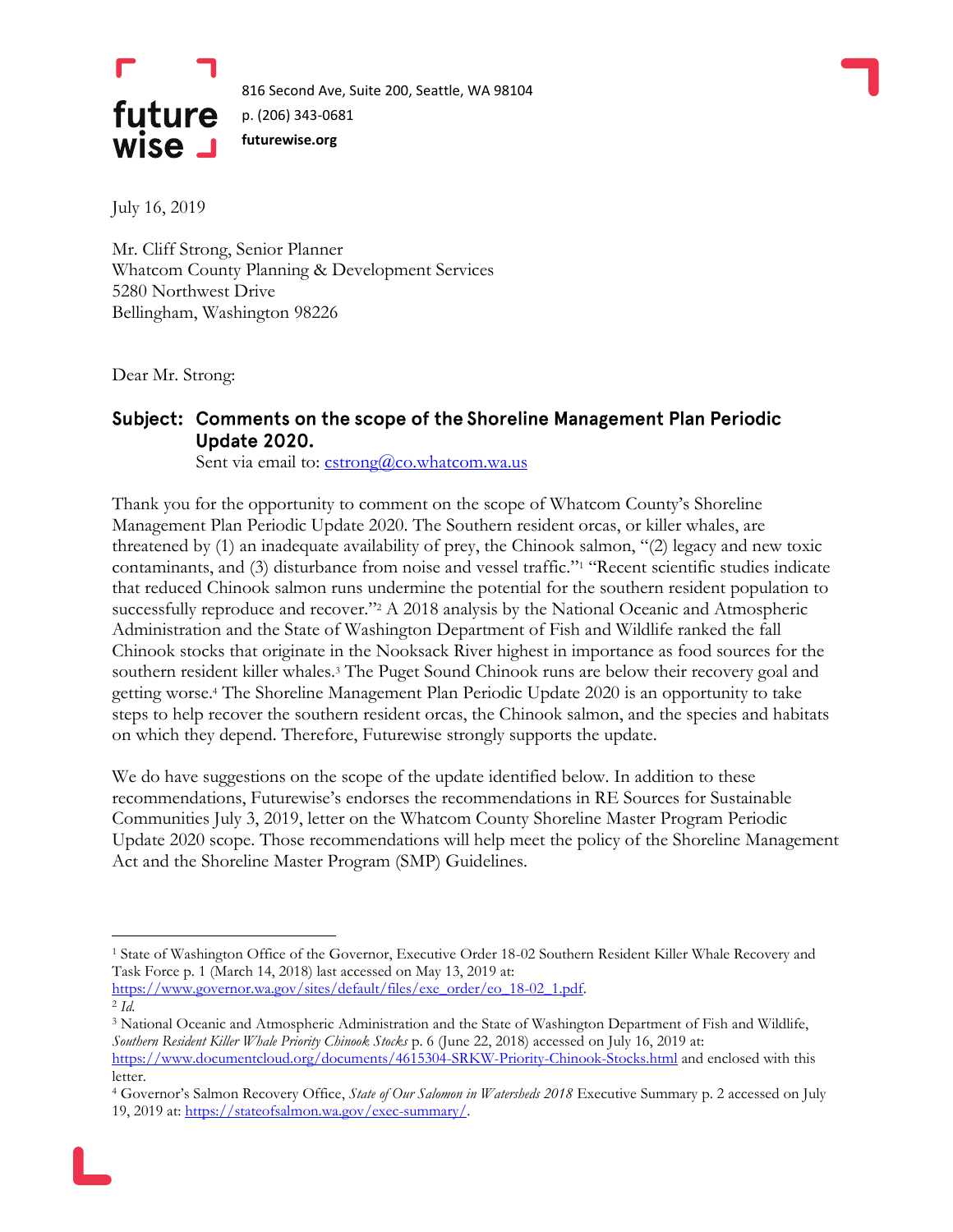Futurewise works throughout Washington State to support land-use policies that encourage healthy, equitable and opportunity-rich communities, and that protect our most valuable farmlands, forests, and water resources. Futurewise has members and supporters throughout Washington State including the Whatcom County.

## We recommend that Whatcom County review and improve its Shoreline Management Program (SMP) to ensure that it is achieving no net loss of ecological functions and to support the recovery of the Chinook salmon and the southern resident orcas.

As you know, recent scientific data show that Puget Sound continues to be under stress. "Marine water quality continues to decline ..."<sup>5</sup> Ecologically important lands continue to be converted to other uses.<sup>6</sup> For these and other reasons the Puget Sound Partnership recommends that state and local governments "[m]ake land-use choices that result in no net loss of habitat function, including through identification and funding of creative policy and market based solutions."<sup>7</sup>

There is evidence the SMP is not achieving no net loss. The Governor's Salmon Recovery Office documents in the *State of Our Salmon in Watersheds 2018* Executive Summary that "[p]rogress in some sectors, such as hatcheries, harvest, and nearshore restoration, are being offset with challenges in other sectors such as general habitat loss, disease, predation, and invasive species."<sup>8</sup> We are not restoring habitat as fast as we are losing it to development regulations that are not achieving no net loss. To prevent continuing losses of habitat, "[w]e need stronger protections, better compliance, and more enforcement of land use regulations to protect shorelines and improve fish passage and water quality" including stronger shoreline master programs.<sup>9</sup>

The *2016 State of Our Watersheds: A Report by the Treaty Tribes in Western Washington* concurs, writing the

regulatory framework must protect the existing habitat from degradation as improvements in habitat quality and quantity are realized through voluntary effort and directed capital enhancement projects. This is not occurring within WRIA 1 as salmon and shellfish habitat quality and quantity continue to decline due to a general lack of a credible compliance enforcement presence within the watershed. Regulatory reform is required as the current framework clearly is not providing adequate protection.<sup>10</sup>

<sup>5</sup> Puget Sound Partnership, *2017 State of the Sound* p. 77 (2017) accessed on July 16, 2019 at: [http://www.psp.wa.gov/sos.php.](http://www.psp.wa.gov/sos.php)

<sup>6</sup> *Id.* at p. 13.

<sup>7</sup> *Id.* at p. 2.

<sup>8</sup> Governor's Salmon Recovery Office, *State of Our Salomon in Watersheds 2018* Executive Summary p. 2.

<sup>9</sup> Governor's Salmon Recovery Office, *State of Our Salomon in Watersheds 2018* Executive Summary p. 8.

<sup>10</sup> *2016 State of Our Watersheds: A Report by the Treaty Tribes in Western Washington* p. 77 last accessed on July 16, 2019 at: [https://nwifc.org/publications/state-of-our-watersheds/.](https://nwifc.org/publications/state-of-our-watersheds/)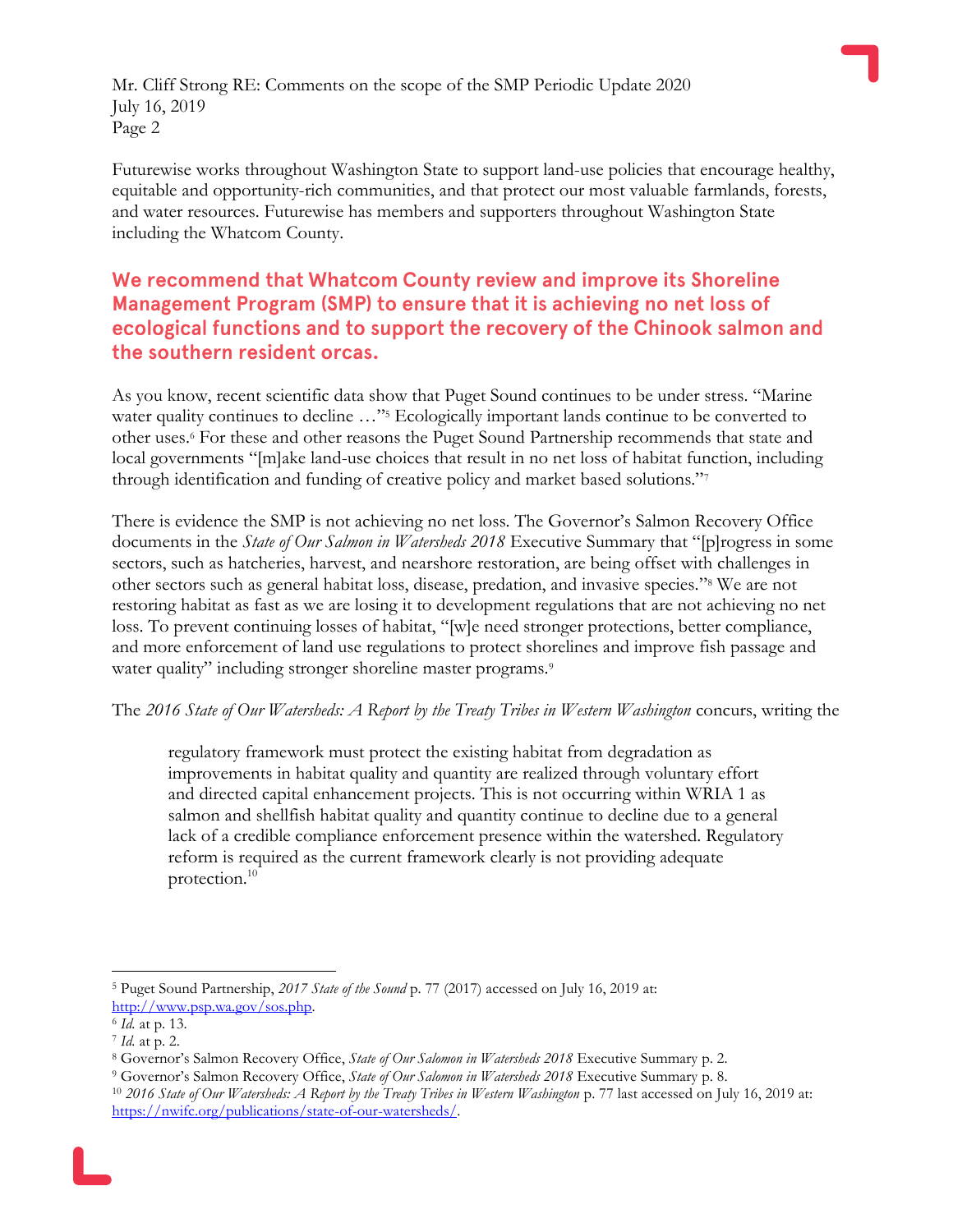An SMP that achieves no net loss of shoreline ecological functions is necessary to comply with the Shoreline Management Act and the Shoreline Master Program Guidelines.<sup>11</sup> As the State of Washington Court of Appeals has held, "reasonable and appropriate uses should be allowed on the shorelines only if they will result in no net loss of shoreline ecological functions and systems. See RCW 90.58.020; WAC 173-27-241(3)(j)."<sup>12</sup>

The Shoreline Management Act requires local governments to determine if the SMP is achieving no net loss. RCW 90.58.080(4)(a) provides in full that:

(4)(a) Following the updates required by subsection (2) of this section, local governments shall conduct a review of their master programs at least once every eight years as required by (b) of this subsection. Following the review required by this subsection (4), local governments shall, if necessary, revise their master programs. The purpose of the review is:

(i) To assure that the master program complies with applicable law and guidelines in effect at the time of the review; and

(ii) To assure consistency of the master program with the local government's comprehensive plan and development regulations adopted under chapter 36.70A RCW, if applicable, and other local requirements.

So, the Shoreline Management Act (SMA) requires consistency "with applicable law and guidelines in effect at the time of the review …" of the SMP. The SMA, in RCW 90.58.100(1)(e), also requires the use of "all available information regarding hydrology, geography, topography, ecology, economics, and other pertinent data …"

The Shoreline Master Program Guidelines also require compliance with applicable laws and guidelines for the SMP update. WAC 173-26-090(2)(d)(i) provides in full that:

(i) The purpose and scope of the periodic review as established by the act is:

(A) To assure that the master program complies with applicable law and guidelines in effect at the time of the review; and

(B) To assure consistency of the master program with the local government's comprehensive plan and development regulations adopted under chapter 36.70A RCW, if applicable, and other local requirements.<sup>13</sup>

<sup>11</sup> WAC 173-26-186(8)(b) & (d); WAC 173-27-241(3)(j). Even through the Shoreline Master Program (SMP) Guidelines are called "guidelines," they are actually binding state agency rules and shoreline master program updates must comply with them. RCW 90.58.030(3)(b) & (c); RCW 90.58.080(1) & (7).

<sup>12</sup> *Olympic Stewardship Found. v. State Envtl. & Land Use Hearings Office through W. Washington Growth Mgmt. Hearings Bd.*, 199 Wn. App. 668, 690, 399 P.3d 562, 572 (2017), *review denied Olympic Stewardship Found. v. State Dep't of Ecology*, 189 Wn.2d 1040, 409 P.3d 1066 (2018), and *cert. denied Olympic Stewardship Found. v. State of Washington Envtl. & Land Use Hearings Office*, 139 S. Ct. 81, 202 L. Ed. 2d 25 (2018) underlining added.

<sup>13</sup> Underlining added.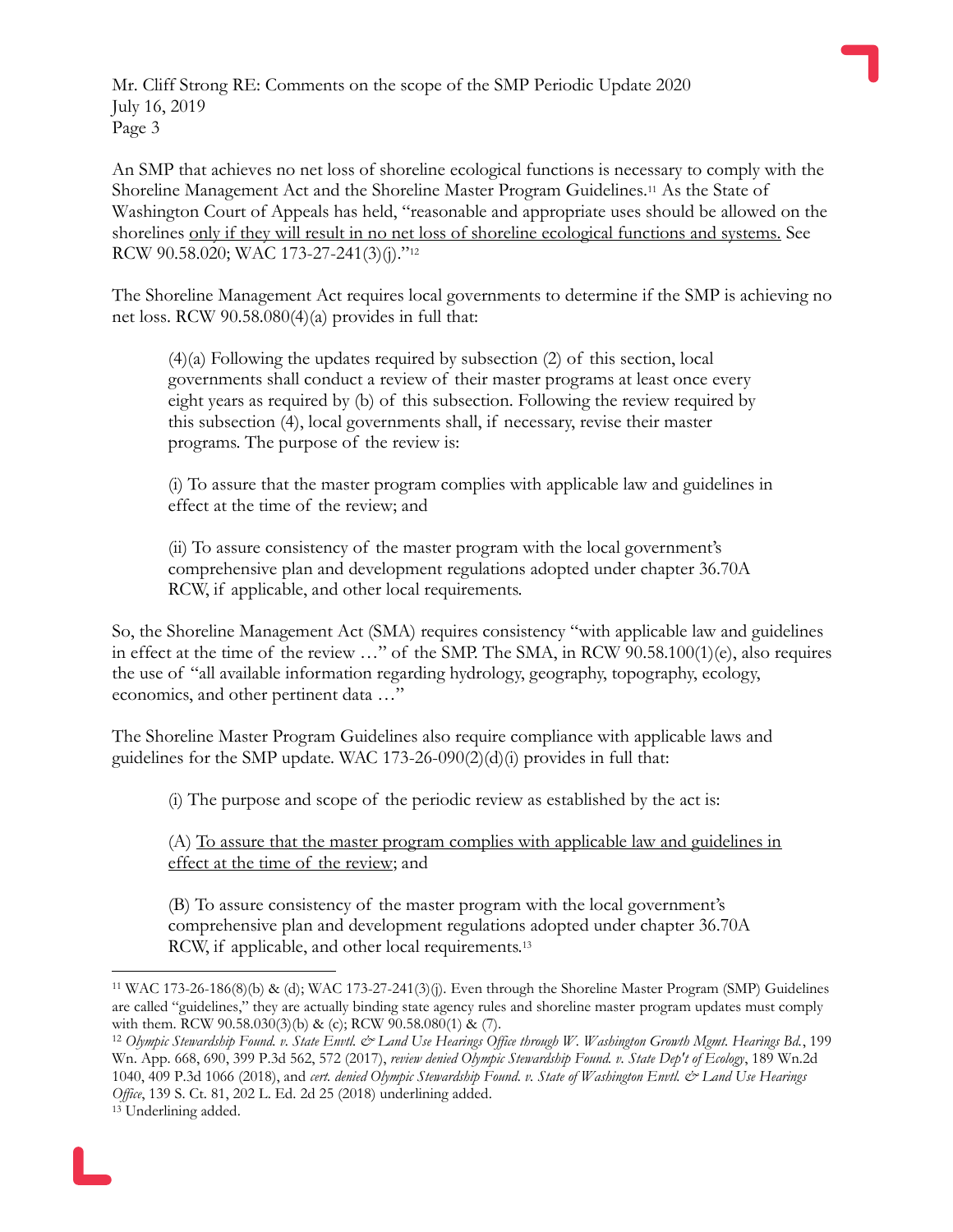This, of course, includes the no net loss requirement.<sup>14</sup> While WAC 173-26-090 $(2)(d)(ii)$  provides that "[t]he review process provides the method for bringing shoreline master programs into compliance with the requirements of the act that have been added or changed since the last review and for responding to changes in guidelines adopted by the department, together with a review for consistency with amended comprehensive plans and regulations," this provision does not excuse compliance with WAC 173-26-090(2)(d)(i) and cannot override RCW 90.58.080(4)(a) of the Shoreline Management Act. So, while SMPs must be brought into compliance with new laws and new SMP Guidelines, they must also comply with all current provisions of the SMA and the SMP Guidelines including the no net loss requirement. We urge Whatcom County to update the SMP to achieve no net loss.

The stakes are high in our shared goal of recovering Puget Sound and its important fish and wildlife resources including the Chinook salmon and orcas. It is important that we ensure that SMPs are achieving no net loss.

### Adopt up-to-date buffers in the Whatcom County SMP update to protect **Chinook habitat and other aquatic habitats**

The Shoreline Master Program (SMP) Guidelines, in WAC 173-26-221(3)(c), provides in part that "[i]n establishing vegetation conservation regulations, local governments must use available scientific and technical information, as described in WAC 173-26-201 (2)(a). At a minimum, local governments should consult shoreline management assistance materials provided by the department and *Management Recommendations for Washington's Priority Habitats*, prepared by the Washington state department of fish and wildlife where applicable."

The State of Washington Department of Fish and Wildlife has recently updated the Priority Habitat and Species recommendations for riparian areas. The updated management recommendations document that fish and wildlife depend on protecting riparian vegetation and the functions this vegetation performs such as maintaining a complex food web that supports salmon and maintaining temperature regimes to name just a few of the functions.<sup>15</sup>

To maintain riparian functions, the updated *Riparian Ecosystems, Volume 1: Science synthesis and management implications* scientific report recommends protecting the riparian ecosystem which has a width estimated to be "one Site-Potential Tree Height (SPTH) measured from the edge of the channel, channel migration zone or active floodplain; it also includes wetlands and steep slopes associated with this area. Protecting functions within at least one SPTH is a scientifically supported

<sup>14</sup> WAC 173-26-186(8)(b) & (d); WAC 173-27-241(3)(j).

<sup>15</sup> Timothy Quinn, George Wilhere and Kirk Krueger, (Managing Editors), *Riparian Ecosystems, Volume 1: Science synthesis and management implications* pp. 33 – 36 (A Priority Habitat and Species Document of the Washington Department of Fish and Wildlife, Olympia, WA: Final Version May 2018 [unformatted]) last accessed on Nov. 28, 2018 at: <https://wdfw.wa.gov/publications/01987/> and enclosed in a separate email with the filename: "wdfw01987 for emailing.pdf."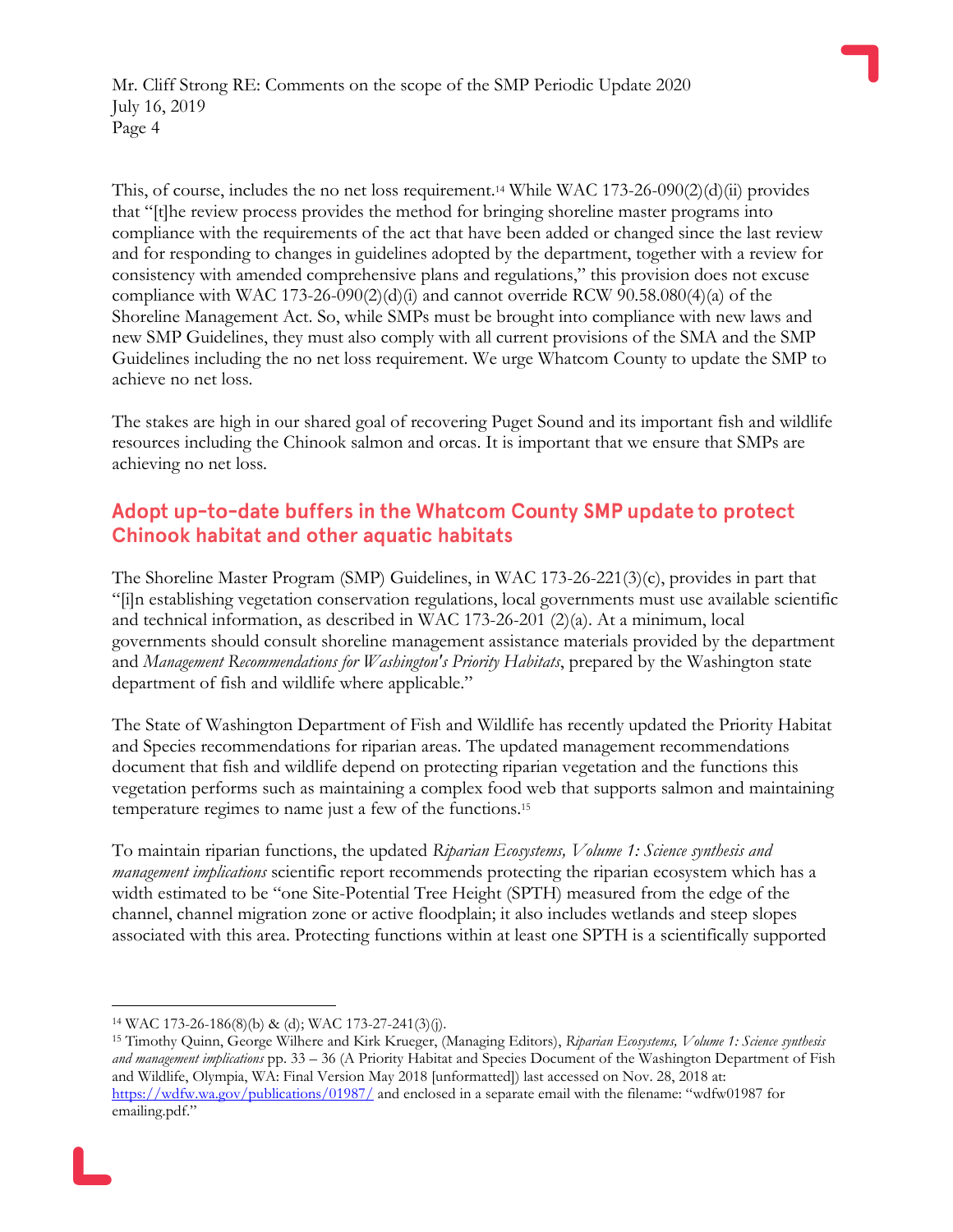approach if the goal is to protect and maintain high function of the riparian ecosystem."<sup>16</sup> The report defines site-potential tree height (SPTH) as the "average maximum height of the tallest dominant trees (200 years or more) for a given site class."<sup>17</sup> For Whatcom County, the stream length-weighted third quartile 200-year SPTH is 204 feet.<sup>18</sup>

We recommend that shoreline jurisdiction be expanded to include the 100-year flood plain<sup>19</sup> and that the buffers for river and stream shoreline be increased to use the newly recommended 200-year SPTH of 204 feet and that this width should be measured from the edge of the channel, channel migration zone, or active floodplain whichever is wider.<sup>20</sup> This will help maintain shoreline functions and Chinook habitat.

#### Protect people, property, and habitat from sea level rise and increased coastal erosion

The Shoreline Management Act and Shoreline Master Program Guidelines require shoreline master programs to address the flooding that will be caused by sea level rise. RCW 90.58.100(2)(h) requires that shoreline master programs "shall include" "[a]n element that gives consideration to the statewide interest in the prevention and minimization of flood damages …" WAC 173-26-221(3)(b) provides in part that "[o]ver the long term, the most effective means of flood hazard reduction is to prevent or remove development in flood-prone areas …" The areas subject to sea level rise are flood prone areas just the same as areas along bays, rivers, or streams that are within the 100-year flood plain.

Sea level rise is a real problem that is happening now. Sea level is rising and floods and erosion are increasing. In 2012 the National Research Council concluded that global sea level had risen by about seven inches in the 20<sup>th</sup> Century.<sup>21</sup> The new report *Projected Sea Level Rise for Washington State – A 2018 Assessment* projects that for a low greenhouse gas emission scenario there is a 50 percent probability that sea level rise will reach or exceed 1.5 feet by 2100 for the area northwest of Bellingham.<sup>22</sup>

 $\overline{a}$ <sup>16</sup> Timothy Quinn, George Wilhere and Kirk Krueger, (Managing Editors), *Riparian Ecosystems, Volume 1: Science synthesis and management implications* p. 250 (A Priority Habitat and Species Document of the Washington Department of Fish and Wildlife, Olympia, WA: Final Version May 2018 [unformatted]).

<sup>17</sup> *Id.* at p. xv.

<sup>18</sup> Amy Windrope, Timothy Quinn, Keith Folkerts, and Terra Rentz, *Riparian Ecosystems, Volume 2: Management Recommendations* p. A2-18 (A Priority Habitat and Species Document of the Washington Department of Fish and Wildlife, Olympia: May 2018 Public Review Draft) last accessed on July 16, 2019 at:

<https://wdfw.wa.gov/publications/01988/> and cited pages enclosed in a separate email with the filename: "Pages from wdfw01988 Whatcom.pdf."

<sup>19</sup> Authorized by RCW 90.58.030(2)(d)(i).

<sup>20</sup> Amy Windrope, Timothy Quinn, Keith Folkerts, and Terra Rentz, *Riparian Ecosystems, Volume 2: Management Recommendations* p. A2-18 (A Priority Habitat and Species Document of the Washington Department of Fish and Wildlife, Olympia: May 2018 Public Review Draft).

<sup>21</sup> National Research Council, *Sea-Level Rise for the Coasts of California, Oregon, and Washington: Past, Present, and Future* p. 23, p. 156, p. 96, p. 102 (2012) accessed on Feb. 19, 2019 at[: https://www.nap.edu/download/13389.](https://www.nap.edu/download/13389)

<sup>22</sup> *Relative Sea Level Projections for RCP 4.5 for the Coastal Area Near: 48.8N, 122.5W* accessed on July 16, 2019 at: <http://www.wacoastalnetwork.com/wcrp-documents.html> and enclosed with this letter. The methodology used for these projections is available in Miller, I.M., Morgan, H., Mauger, G., Newton, T., Weldon, R., Schmidt, D., Welch, M., Grossman, E,. *Projected Sea Level Rise for Washington State – A 2018 Assessment* (A collaboration of Washington Sea Grant,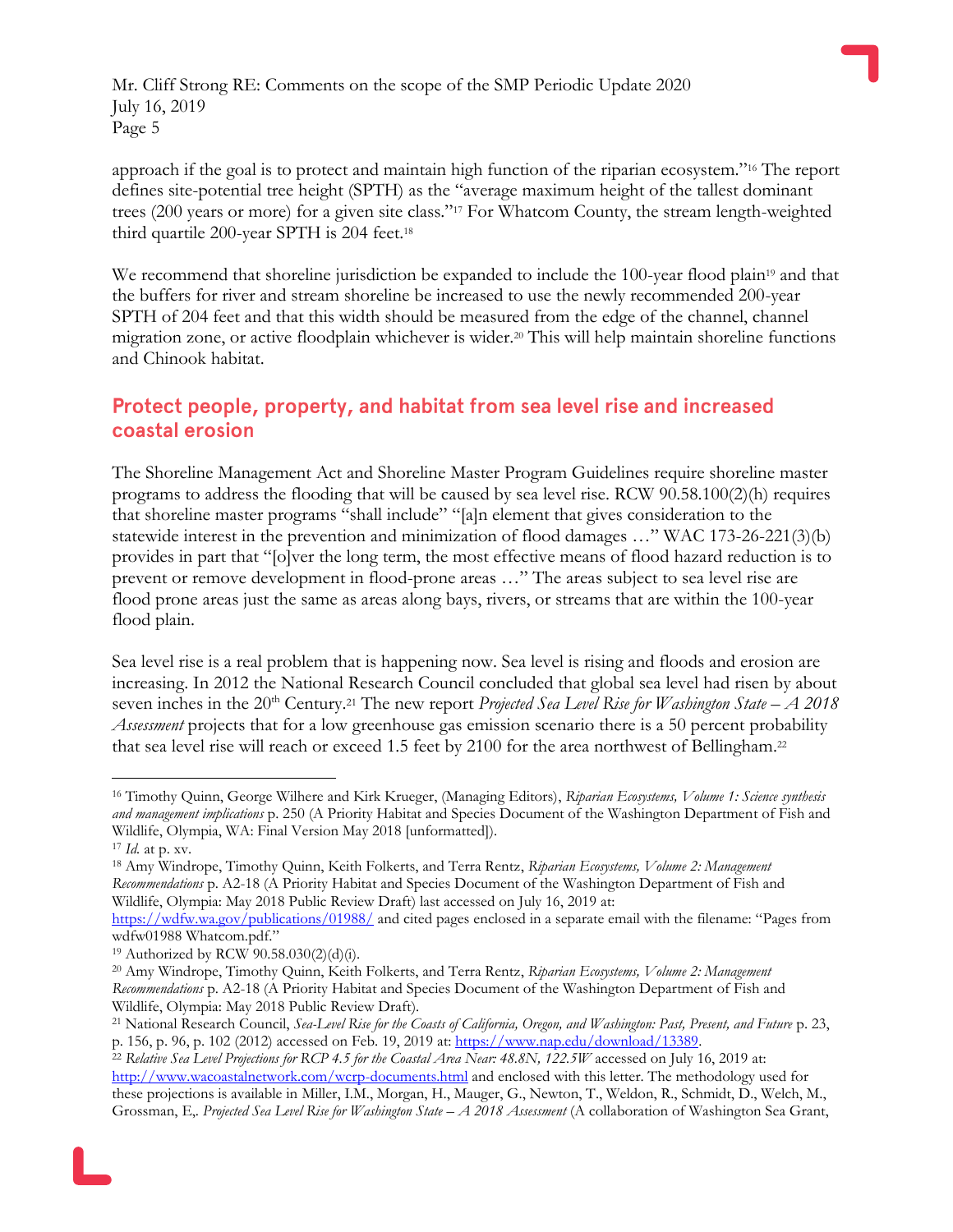*Projected Sea Level Rise for Washington State – A 2018 Assessment* projects that for a higher emission scenario there is a 50 percent probability that sea level rise will reach or exceed 1.9 feet by 2100 for the area northwest of Bellingham. <sup>23</sup> Projections are available for all of the marine shorelines in Washington State. The general extent of the projected sea level rise currently projected for coastal waters can be seen on the NOAA Office for Coastal Management Digitalcoast Sea Level Rise Viewer available at:<https://coast.noaa.gov/digitalcoast/tools/slr.html>

Projected sea level rise will substantially increase flooding. As Ecology writes, "[s]ea level rise and storm surge[s] will increase the frequency and severity of flooding, erosion, and seawater intrusion thus increasing risks to vulnerable communities, infrastructure, and coastal ecosystems."<sup>24</sup> Not only our marine shorelines will be impacted, as Ecology writes "[m]ore frequent extreme storms are likely to cause river and coastal flooding, leading to increased injuries and loss of life."<sup>25</sup>

A peer-reviewed scientific study ranked Washington State  $14<sup>th</sup>$  in terms of the number of people living on land less than one meter above local Mean High Water compared to the 23 contiguous coastal states and the District of Columbia.<sup>26</sup> This amounted to an estimated minimum of 18,269 people in 2010.<sup>27</sup> Zillow recently estimated that 31,235 homes in Washington State may be underwater by 2100, 1.32 percent of the state's total housing stock. The value of the submerged homes is an estimated \$13.7 billon.<sup>28</sup> Zillow wrote:

It's important to note that 2100 is a long way off, and it's certainly possible that communities [may] take steps to mitigate these risks. Then again, given the enduring popularity of living near the sea despite its many dangers and drawbacks, it may be that even more homes will be located closer to the water in a century's time, and these estimates could turn out to be very conservative. Either way, left unchecked, it is clear the threats posed by climate change and rising sea levels have the potential to destroy housing values on an enormous scale.<sup>29</sup>

Sea level rise will have an impact beyond rising seas, floods, and storm surges. The National Research Council wrote that:

<sup>24</sup> State of Washington Department of Ecology, *Preparing for a Changing Climate Washington State's Integrated Climate Response Strategy* p. 90 (Publication No. 12-01-004: April 2012) accessed on Feb. 19, 2019 at: [https://fortress.wa.gov/ecy/publications/summarypages/1201004.html.](https://fortress.wa.gov/ecy/publications/summarypages/1201004.html)

University of Washington Climate Impacts Group, Oregon State University, University of Washington, and US Geological Survey. Prepared for the Washington Coastal Resilience Project: 2018) available at the prior webpage. <sup>23</sup> *Relative Sea Level Projections for RCP 8.5 for the Coastal Area Near: 48.8N, 122.5W* accessed on July 16, 2019 at: <http://www.wacoastalnetwork.com/wcrp-documents.html> and enclosed with this letter.

<sup>25</sup> *Id.* at p. 17.

<sup>26</sup> Benjamin H. Strauss, Remik Ziemlinski, Jeremy L. Weiss, and Jonathan T. Overpeck, *Tidally adjusted estimates of topographic vulnerability to sea level rise and flooding for the contiguous United States* 7 ENVIRON. RES. LETT. 014033, 4 (2012) accessed on Sept. 26, 2018 at:<http://iopscience.iop.org/1748-9326/7/1/014033/article> This journal is peer reviewed. Environmental Research Letters "Submission requirements" webpage accessed on Sept. 26, 2018 at: [http://iopscience.iop.org/1748-9326/page/Submission%20requirements.](http://iopscience.iop.org/1748-9326/page/Submission%20requirements) <sup>27</sup> *Id.*

<sup>28</sup> Krishna Rao, *Climate Change and Housing: Will a Rising Tide Sink all Homes?* ZILLOW webpage (8/2/2016) last accessed on Feb. 19, 2019 at: [http://www.zillow.com/research/climate-change-underwater-homes-12890/.](http://www.zillow.com/research/climate-change-underwater-homes-12890/) <sup>29</sup> *Id.*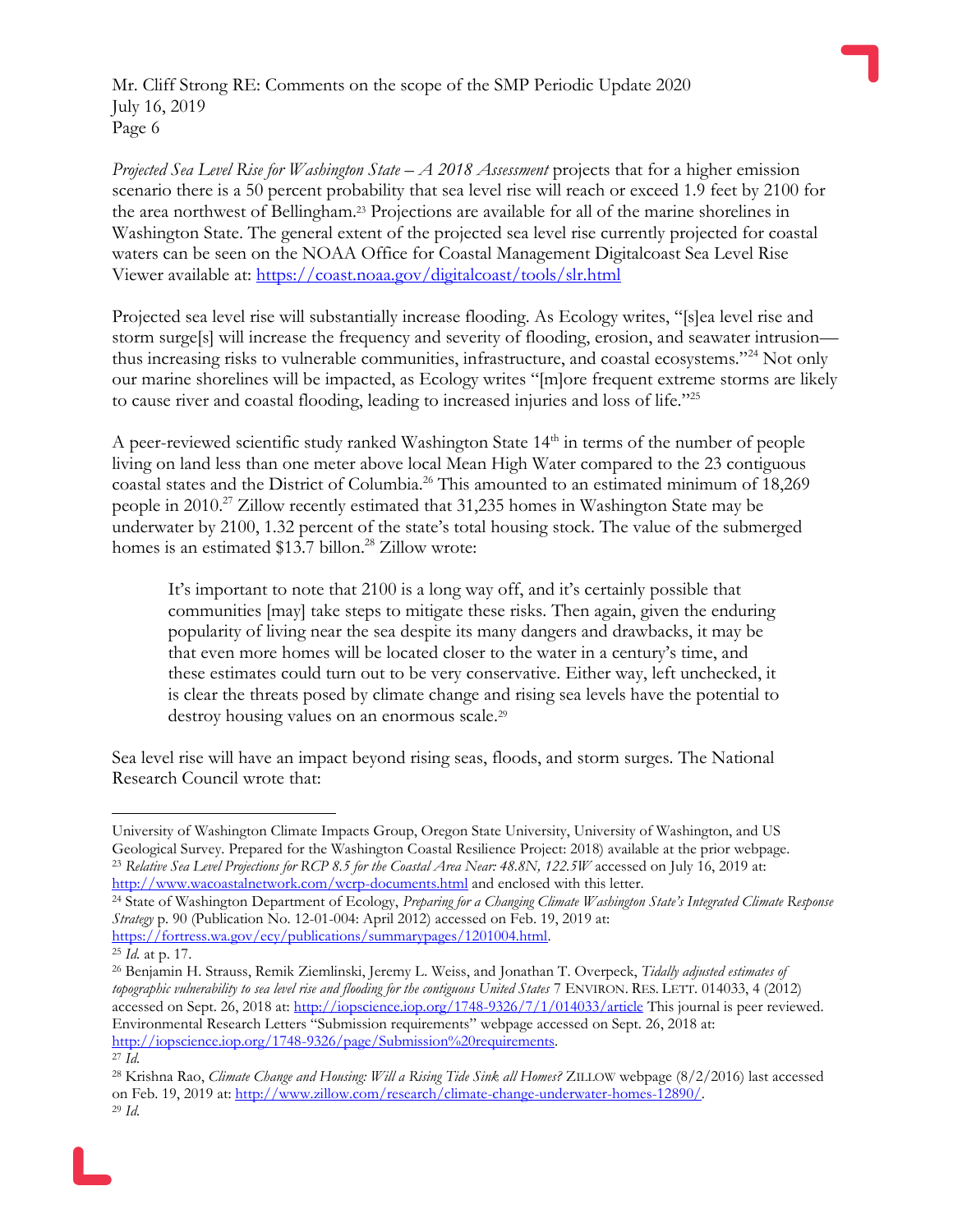Rising sea levels and increasing wave heights will exacerbate coastal erosion and shoreline retreat in all geomorphic environments along the west coast. Projections of future cliff and bluff retreat are limited by sparse data in Oregon and Washington and by a high degree of geomorphic variability along the coast. Projections using only historic rates of cliff erosion predict 10–30 meters [33 to 98 feet] or more of retreat along the west coast by 2100. An increase in the rate of sea-level rise combined with larger waves could significantly increase these rates. Future retreat of beaches will depend on the rate of sea-level rise and, to a lesser extent, the amount of sediment input and loss.<sup>30</sup>

A recent paper estimated that "[a]nalysis with a simple bluff erosion model suggests that predicted rates of sea-level rise have the potential to increase bluff erosion rates by up to 0.1 m/yr [meter a year] by the year 2050."<sup>31</sup> This translates to four additional inches of bluff erosion a year.

A recent peer-reviewed article estimated that up to 8,017 people in Thurston County will be at risk of adverse impacts from sea level rise in 2100.<sup>32</sup> The time to adopt protective measures is now.

Homes built today are likely to be in use 2100. And new lots created today will be in use in 2100. This is why the Washington State Department of Ecology recommends "[l]imiting new development in highly vulnerable areas."<sup>33</sup>

Therefore, we recommend that the SMP update require that new lots and new buildings be located outside the area of likely sea level rise and if that is not possible, buildings should be elevated above the likely sea level rise. We recommend the following new regulations be added to the SMP update.

- 8. New lots shall be designed and located so that the buildable area is outside the area likely to be inundated by sea level rise in 2100 and outside of the area in which wetlands will likely migrate during that time.
- 9. Where lots are large enough, new structures and buildings shall be located so that they are outside the area likely to be inundated by sea level rise in 2100 and outside of the area in which wetlands and aquatic vegetation will likely migrate during that time.

<sup>31</sup> George M. Kaminsky, Heather M. Baron, Amanda Hacking, Diana McCandless, David S. Parks, *Mapping and Monitoring Bluff Erosion with Boat-based LIDAR and the Development of a Sediment Budget and Erosion Model for the Elwha and Dungeness Littoral Cells, Clallam County, Washington* p. 3 last accessed on Feb. 19, 2019 at:

 $\overline{a}$ <sup>30</sup> National Research Council, *Sea-Level Rise for the Coasts of California, Oregon, and Washington: Past, Present, and Future* p. 135 (2012).

[http://www.coastalwatershedinstitute.org/Final%20Report\\_Clallam%20County%20Bluffs%202014\\_Final%20revised.p](http://www.coastalwatershedinstitute.org/Final%20Report_Clallam%20County%20Bluffs%202014_Final%20revised.pdf) [df.](http://www.coastalwatershedinstitute.org/Final%20Report_Clallam%20County%20Bluffs%202014_Final%20revised.pdf)

<sup>32</sup> Mathew E. Hauer, Jason M. Evans, and Deepak R. Mishra, *Millions projected to be at risk from sea-level rise in the continental United States* NATURE CLIMATE CHANGE Letters Advance Online Publication p. 3 (Published Online: 14 March 2016 | DOI: 10.1038/NCLIMATE2961). Nature Climate Change is a peer-reviewed science journal. See the Author Instructions accessed on Nov. 26, 2018 at[: http://mts-nclim.nature.com/cgi](http://mts-nclim.nature.com/cgi-bin/main.plex?form_type=display_auth_instructions)[bin/main.plex?form\\_type=display\\_auth\\_instructions.](http://mts-nclim.nature.com/cgi-bin/main.plex?form_type=display_auth_instructions)

<sup>33</sup> State of Washington Department of Ecology, *Preparing for a Changing Climate Washington State's Integrated Climate Response Strategy* p. 90 (Publication No. 12-01-004: April 2012).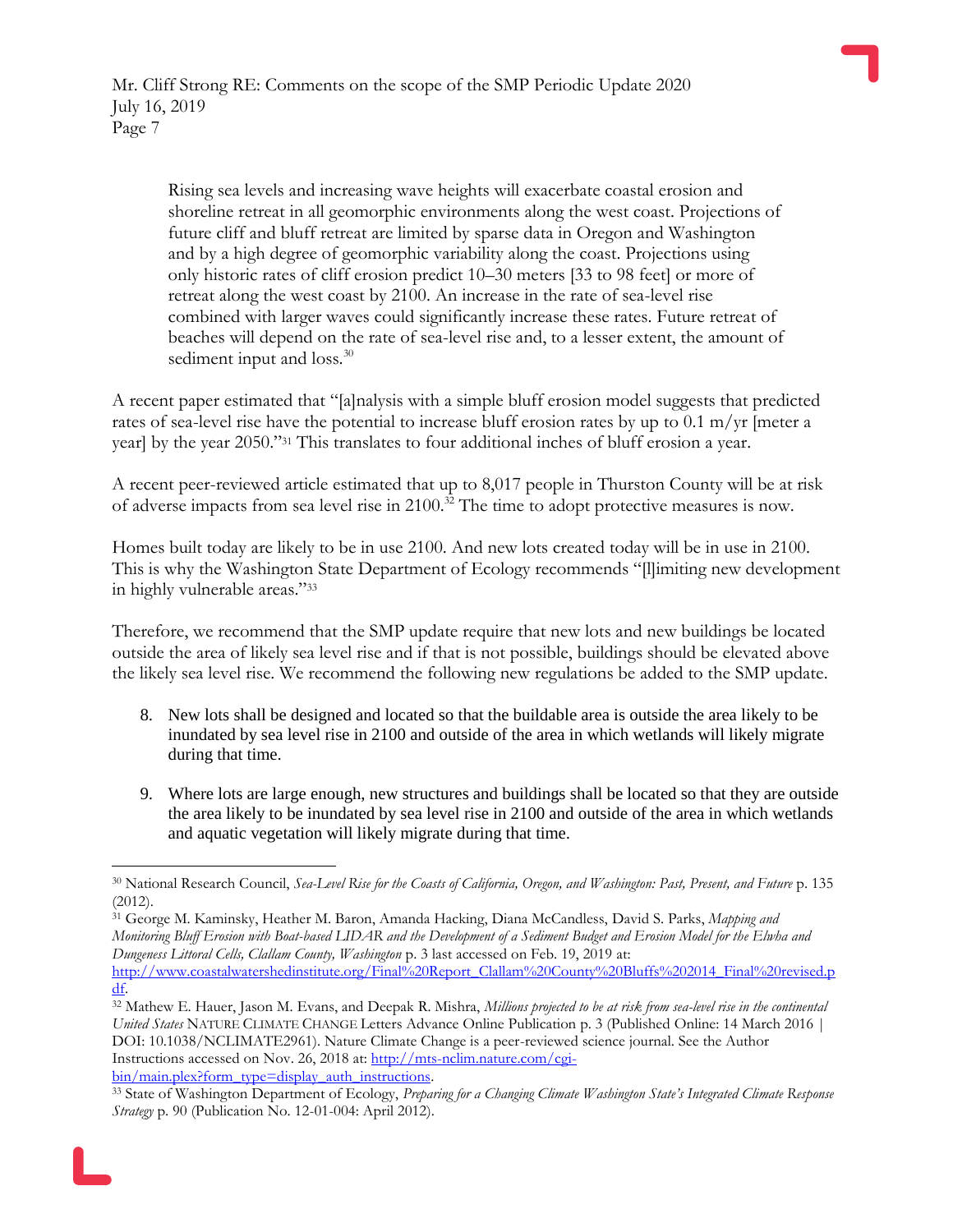10. New and substantially improved structures shall be elevated above the likely sea level rise elevation in 2100 or for the life of the building, whichever is less.

# Section 23.90.07.B should require site investigations for sites that the Washington State Department of Archeology and Historic Preservation predictive model rates as "survey recommended: moderate risk," "survey highly advised: high risk," and "survey highly advised: very high risk"

Many historical and cultural sites are in shoreline jurisdiction due to the availability of water, food, and transportation routes. Addressing archaeological resources upfront before projects begin can save money. For example, the Jefferson County Public Utility District's (PUD) contractor building a community septic system at Becket Point in Jefferson County encountered human bones and Native American artifacts.<sup>34</sup> The contractor had to stop construction. An archaeologist was called in and conducted an investigation that allowed the project to be redesigned and to be completed. However, PUD staff "estimated the delays and additional engineering incurred because of the artifacts added about \$90,000 to the project's cost."<sup>35</sup> At least some of that money could have been saved by an upfront archeological investigation.

The Washington State Department of Archaeology and Historic Preservation has developed an archaeological predictive model that can predict where archaeological resources are likely to be located and where the department recommends archaeological surveys should be completed before earth disturbing activities and other uses and activities that can damage archaeological sites are undertaken.<sup>36</sup> Many shoreline areas in Whatcom County and Washington State, are rated "survey" recommended: moderate risk," "survey highly advised: high risk," and "survey highly advised: very high risk."<sup>37</sup> We recommend that the shoreline master program update should require pre-ground disturbance site investigations for sites that the Washington State Department of Archeology and Historic Preservation predictive model rates as "survey recommended: moderate risk," "survey highly advised: high risk," and "survey highly advised: very high risk." The investigation should be carried out in consultation with affected Native American Tribes and Nations.

<sup>34</sup> Jeff Chew, *Jefferson PUD sticks with Beckett Point* Connections p. 8 (Washington Public Utility Districts Association [WPUDA]: Winter 2008) last accessed on July 16, 2019 at:

[https://www.yumpu.com/en/document/view/46547248/connections-washington-public-utility-district-association/11.](https://www.yumpu.com/en/document/view/46547248/connections-washington-public-utility-district-association/11) <sup>35</sup> *Id.* at p. 9.

<sup>36</sup> Washington State Department of Archaeology and Historic Preservation WISAARD webpage last accessed on May 8, 2019 at: [https://dahp.wa.gov/historic-preservation/find-a-historic-place.](https://dahp.wa.gov/historic-preservation/find-a-historic-place) The results of the predictive model are available for Whatcom County to use in planning and project reviews from the Washington State Department of Archaeology and Historic Preservation.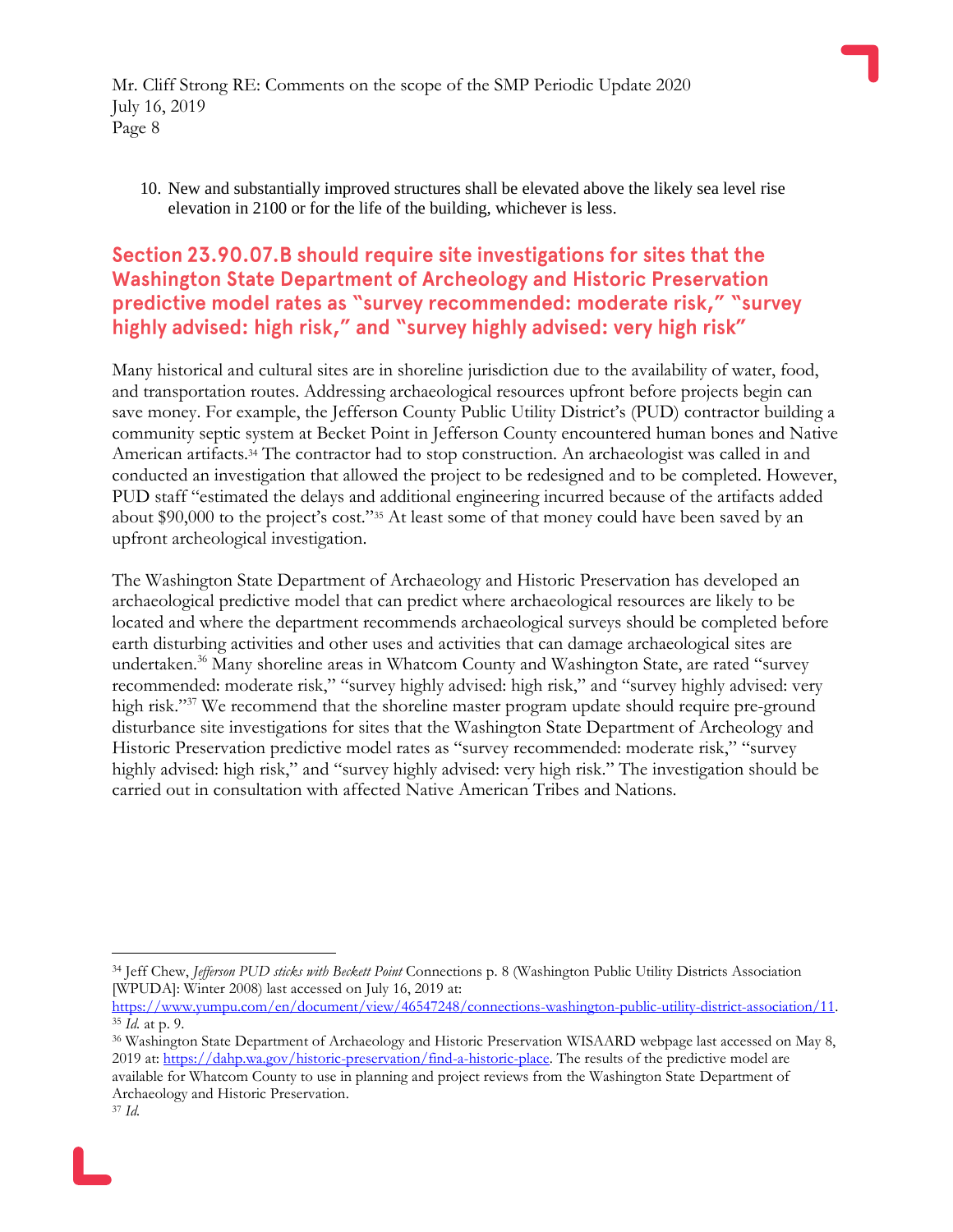## Adopt regulations to protect aquifers and existing wells from salt water contamination

All of the islands in the county and its marine shorelines have the potential for wells to be contaminated by salt water.<sup>38</sup> WAC 173-26-221(2)(a) requires that shoreline master programs must provide for management of critical areas designated as such pursuant to RCW 36.70A.170(1)(d) located within the shorelines of the state with policies and regulations that … [p]rovide a level of protection to critical areas within the shoreline area that assures no net loss of shoreline ecological functions necessary to sustain shoreline natural resources." Critical areas include areas with a critical recharging effect on aquifers used for potable waters.<sup>39</sup>

Salt water intrusion can worsen until wells "must be abandoned due to contaminated, unusable water."<sup>40</sup> Salt water intrusion is often worsened by over-pumping an aquifer.<sup>41</sup> The Western Washington Growth Management Hearings Board has held that Growth Management Act requires counties to designate vulnerable seawater intrusion areas as critical aquifer recharge areas.<sup>42</sup> The Board also held that counties must adopt development regulations "to protect aquifers used for potable water from further seawater degradation."<sup>43</sup> We recommend that the SMP Update include policies and regulations consistent with Ecology's salt water intrusion policies to protect aquifers and wells from salt water contamination. The county should also establish a program to monitor the results of the initial chloride concentration tests, the annual chloride concentration tests, and the volumes of water pumped. The county should compare the volumes pumped with recharge estimates. Based on this and other available data, the county should periodically review and update its regulations to prevent increases in salt water intrusion.

[&MaximumDocuments=1&FuzzyDegree=0&ImageQuality=r75g8/r75g8/x150y150g16/i425&Display=p%7Cf&DefSe](http://nepis.epa.gov/Exe/ZyNET.exe/200060G4.TXT?ZyActionD=ZyDocument&Client=EPA&Index=1991+Thru+1994&Docs=&Query=&Time=&EndTime=&SearchMethod=1&TocRestrict=n&Toc=&TocEntry=&QField=&QFieldYear=&QFieldMonth=&QFieldDay=&IntQFieldOp=0&ExtQFieldOp=0&XmlQuery=&File=D%3A%5Czyfiles%5CIndex%20Data%5C91thru94%5CTxt%5C00000004%5C200060G4.txt&User=ANONYMOUS&Password=anonymous&SortMethod=h%7C-&MaximumDocuments=1&FuzzyDegree=0&ImageQuality=r75g8/r75g8/x150y150g16/i425&Display=p%7Cf&DefSeekPage=x&SearchBack=ZyActionL&Back=ZyActionS&BackDesc=Results%20page&MaximumPages=1&ZyEntry=1&SeekPage=x&ZyPURL) [ekPage=x&SearchBack=ZyActionL&Back=ZyActionS&BackDesc=Results%20page&MaximumPages=1&ZyEntry=1](http://nepis.epa.gov/Exe/ZyNET.exe/200060G4.TXT?ZyActionD=ZyDocument&Client=EPA&Index=1991+Thru+1994&Docs=&Query=&Time=&EndTime=&SearchMethod=1&TocRestrict=n&Toc=&TocEntry=&QField=&QFieldYear=&QFieldMonth=&QFieldDay=&IntQFieldOp=0&ExtQFieldOp=0&XmlQuery=&File=D%3A%5Czyfiles%5CIndex%20Data%5C91thru94%5CTxt%5C00000004%5C200060G4.txt&User=ANONYMOUS&Password=anonymous&SortMethod=h%7C-&MaximumDocuments=1&FuzzyDegree=0&ImageQuality=r75g8/r75g8/x150y150g16/i425&Display=p%7Cf&DefSeekPage=x&SearchBack=ZyActionL&Back=ZyActionS&BackDesc=Results%20page&MaximumPages=1&ZyEntry=1&SeekPage=x&ZyPURL) [&SeekPage=x&ZyPURL#.](http://nepis.epa.gov/Exe/ZyNET.exe/200060G4.TXT?ZyActionD=ZyDocument&Client=EPA&Index=1991+Thru+1994&Docs=&Query=&Time=&EndTime=&SearchMethod=1&TocRestrict=n&Toc=&TocEntry=&QField=&QFieldYear=&QFieldMonth=&QFieldDay=&IntQFieldOp=0&ExtQFieldOp=0&XmlQuery=&File=D%3A%5Czyfiles%5CIndex%20Data%5C91thru94%5CTxt%5C00000004%5C200060G4.txt&User=ANONYMOUS&Password=anonymous&SortMethod=h%7C-&MaximumDocuments=1&FuzzyDegree=0&ImageQuality=r75g8/r75g8/x150y150g16/i425&Display=p%7Cf&DefSeekPage=x&SearchBack=ZyActionL&Back=ZyActionS&BackDesc=Results%20page&MaximumPages=1&ZyEntry=1&SeekPage=x&ZyPURL)

 $\overline{a}$ <sup>38</sup> State of Washington Department of Ecology Water Resources Program, *Focus on Water Availability Nooksack Watershed, WRIA 1* p. 5 (Publication Number: 11-11-006, Nov. 2016) accessed on July 16, 2019 at:

<https://fortress.wa.gov/ecy/publications/SummaryPages/1111006.html> and enclosed in a separate email with the filename "1111006.pdf."

<sup>39</sup> WAC 173-26-221(2)(a).

<sup>40</sup> Emily B. Tibbott, *Seawater Intrusion Control in Coastal Washington: Department of Ecology Policy and Practice* p. 7 (United States Environmental Protection Agency Region 10, Office of Ground Water: Aug. 1992, EPA 910/9-92-023) last accessed on July 16, 2019 at:

[http://nepis.epa.gov/Exe/ZyNET.exe/200060G4.TXT?ZyActionD=ZyDocument&Client=EPA&Index=1991+Thru](http://nepis.epa.gov/Exe/ZyNET.exe/200060G4.TXT?ZyActionD=ZyDocument&Client=EPA&Index=1991+Thru+1994&Docs=&Query=&Time=&EndTime=&SearchMethod=1&TocRestrict=n&Toc=&TocEntry=&QField=&QFieldYear=&QFieldMonth=&QFieldDay=&IntQFieldOp=0&ExtQFieldOp=0&XmlQuery=&File=D%3A%5Czyfiles%5CIndex%20Data%5C91thru94%5CTxt%5C00000004%5C200060G4.txt&User=ANONYMOUS&Password=anonymous&SortMethod=h%7C-&MaximumDocuments=1&FuzzyDegree=0&ImageQuality=r75g8/r75g8/x150y150g16/i425&Display=p%7Cf&DefSeekPage=x&SearchBack=ZyActionL&Back=ZyActionS&BackDesc=Results%20page&MaximumPages=1&ZyEntry=1&SeekPage=x&ZyPURL) [+1994&Docs=&Query=&Time=&EndTime=&SearchMethod=1&TocRestrict=n&Toc=&TocEntry=&QField=&QFi](http://nepis.epa.gov/Exe/ZyNET.exe/200060G4.TXT?ZyActionD=ZyDocument&Client=EPA&Index=1991+Thru+1994&Docs=&Query=&Time=&EndTime=&SearchMethod=1&TocRestrict=n&Toc=&TocEntry=&QField=&QFieldYear=&QFieldMonth=&QFieldDay=&IntQFieldOp=0&ExtQFieldOp=0&XmlQuery=&File=D%3A%5Czyfiles%5CIndex%20Data%5C91thru94%5CTxt%5C00000004%5C200060G4.txt&User=ANONYMOUS&Password=anonymous&SortMethod=h%7C-&MaximumDocuments=1&FuzzyDegree=0&ImageQuality=r75g8/r75g8/x150y150g16/i425&Display=p%7Cf&DefSeekPage=x&SearchBack=ZyActionL&Back=ZyActionS&BackDesc=Results%20page&MaximumPages=1&ZyEntry=1&SeekPage=x&ZyPURL) [eldYear=&QFieldMonth=&QFieldDay=&IntQFieldOp=0&ExtQFieldOp=0&XmlQuery=&File=D%3A%5Czyfiles%](http://nepis.epa.gov/Exe/ZyNET.exe/200060G4.TXT?ZyActionD=ZyDocument&Client=EPA&Index=1991+Thru+1994&Docs=&Query=&Time=&EndTime=&SearchMethod=1&TocRestrict=n&Toc=&TocEntry=&QField=&QFieldYear=&QFieldMonth=&QFieldDay=&IntQFieldOp=0&ExtQFieldOp=0&XmlQuery=&File=D%3A%5Czyfiles%5CIndex%20Data%5C91thru94%5CTxt%5C00000004%5C200060G4.txt&User=ANONYMOUS&Password=anonymous&SortMethod=h%7C-&MaximumDocuments=1&FuzzyDegree=0&ImageQuality=r75g8/r75g8/x150y150g16/i425&Display=p%7Cf&DefSeekPage=x&SearchBack=ZyActionL&Back=ZyActionS&BackDesc=Results%20page&MaximumPages=1&ZyEntry=1&SeekPage=x&ZyPURL) [5CIndex%20Data%5C91thru94%5CTxt%5C00000004%5C200060G4.txt&User=ANONYMOUS&Password=anonym](http://nepis.epa.gov/Exe/ZyNET.exe/200060G4.TXT?ZyActionD=ZyDocument&Client=EPA&Index=1991+Thru+1994&Docs=&Query=&Time=&EndTime=&SearchMethod=1&TocRestrict=n&Toc=&TocEntry=&QField=&QFieldYear=&QFieldMonth=&QFieldDay=&IntQFieldOp=0&ExtQFieldOp=0&XmlQuery=&File=D%3A%5Czyfiles%5CIndex%20Data%5C91thru94%5CTxt%5C00000004%5C200060G4.txt&User=ANONYMOUS&Password=anonymous&SortMethod=h%7C-&MaximumDocuments=1&FuzzyDegree=0&ImageQuality=r75g8/r75g8/x150y150g16/i425&Display=p%7Cf&DefSeekPage=x&SearchBack=ZyActionL&Back=ZyActionS&BackDesc=Results%20page&MaximumPages=1&ZyEntry=1&SeekPage=x&ZyPURL) [ous&SortMethod=h%7C-](http://nepis.epa.gov/Exe/ZyNET.exe/200060G4.TXT?ZyActionD=ZyDocument&Client=EPA&Index=1991+Thru+1994&Docs=&Query=&Time=&EndTime=&SearchMethod=1&TocRestrict=n&Toc=&TocEntry=&QField=&QFieldYear=&QFieldMonth=&QFieldDay=&IntQFieldOp=0&ExtQFieldOp=0&XmlQuery=&File=D%3A%5Czyfiles%5CIndex%20Data%5C91thru94%5CTxt%5C00000004%5C200060G4.txt&User=ANONYMOUS&Password=anonymous&SortMethod=h%7C-&MaximumDocuments=1&FuzzyDegree=0&ImageQuality=r75g8/r75g8/x150y150g16/i425&Display=p%7Cf&DefSeekPage=x&SearchBack=ZyActionL&Back=ZyActionS&BackDesc=Results%20page&MaximumPages=1&ZyEntry=1&SeekPage=x&ZyPURL)

<sup>41</sup> *Id.*

<sup>42</sup> *Olympic Environmental Council v. Jefferson County*, Western Washington Growth Management Hearings Board (WWGMHB) Case No. 01-2-0015, Final Decision and Order (Jan. 10, 2002), at \*8 & \*16 motion for reconsideration denied *Olympic Environmental Council v. Jefferson County*, WWGMHB Case No. 01-2-0015, Order Denying Motion for Reconsideration (Feb. 8, 2002), at \*3, both orders accessed on July 16, 2019 at[: http://www.gmhb.wa.gov/search/case](http://www.gmhb.wa.gov/search/case) <sup>43</sup> *Olympic Environmental Council v. Jefferson County*, WWGMHB Case No. 01-2-0015, Final Decision and Order (Jan. 10, 2002), at \*15.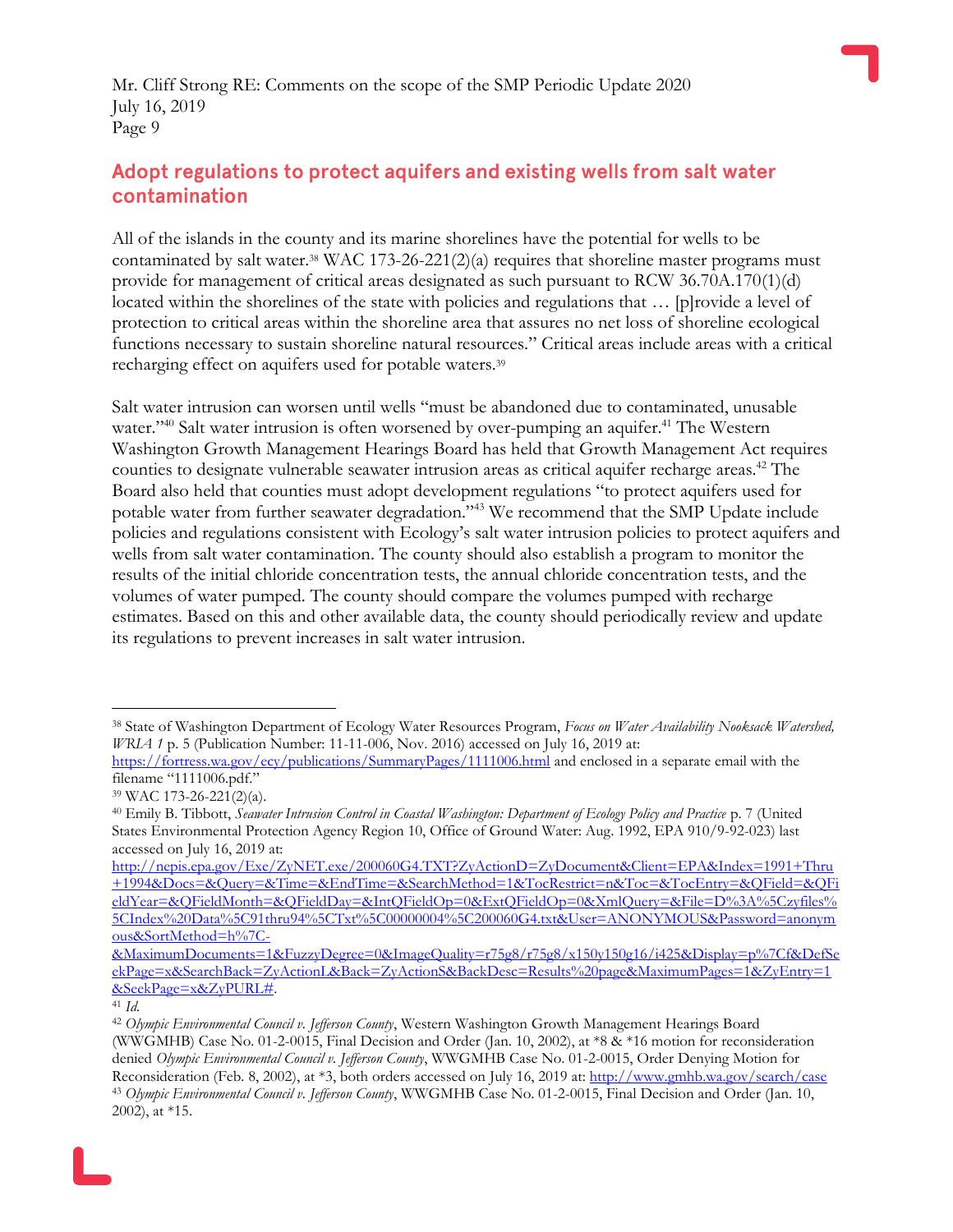## We strongly support updating the Geologically Hazardous Area standards

Whatcom County is susceptible to landslides.<sup>44</sup> The Shoreline Master Program (SMP) Guidelines, in WAC 173-26-221(2)(c)(ii)(B), provide: "Do not allow new development or the creation of new lots that would cause foreseeable risk from geological conditions to people or improvements during the life of the development." Landslides are a type of geological hazards that can result in major impacts to people and property.

The March 22, 2014, Oso landslide "claimed the lives of 43 people, making it the deadliest landslide event in United States history. Of the approximately 10 individuals who were struck by the landslide and survived, several sustained serious injuries."<sup>45</sup> So properly designating geologically hazardous areas and protecting people from geological hazards is very important.

It is important to understand that homeowner's insurance does not cover the damage from landslides. "Insurance coverage for landslides is uncommon. It is almost never a standard coverage, and is difficult to purchase inexpensively as a policy endorsement."<sup>46</sup>

None of the Oso victims' homes were covered by insurance for landslide hazards.<sup>47</sup> And that is common when homes are damaged by landslides.<sup>48</sup> For example, on March 14, 2011, a landslide damaged the home of Rich and Pat Lord.<sup>49</sup> This damage required the homeowners to abandon their home on Norma Beach Road near Edmonds, Washington. Because their homeowner's insurance did not cover landslides, they lost their home.<sup>50</sup> This loss of what may be a family's largest financial asset is common when homes are damaged or destroyed by landslides or other geological hazards.

Landslide buyouts are rare and when they occur the property owner often only recovers pennies on the dollar. The property owners bought out after the Aldercrest-Banyon landslide in Kelso,

<sup>44</sup> Whatcom County Sheriff's Office Division of Emergency Management, *Whatcom County Natural Hazards Mitigation Plan* pp. 2-7 – 2-8 (FEMA Approval Dec. 15, 2016) accessed on July 16, 2019 at:  $\frac{http://www.whatcomready.org/wp-1}{http://www.whatcomready.org/wp-1}$ [content/uploads/2017/03/Whatcom-County-NHMP-2016-12-15-Approved.pdf.](http://www.whatcomready.org/wp-content/uploads/2017/03/Whatcom-County-NHMP-2016-12-15-Approved.pdf)

<sup>45</sup> Jeffrey R. Keaton, Joseph Wartman, Scott Anderson, Jean Benoît, John deLaChapelle, Robert Gilbert, David R. Montgomery, *The 22 March 2014 Oso Landslide, Snohomish County, Washington* p. 1 (Geotechnical Extreme Events Reconnaissance (GEER): July 22, 2014) accessed on May 13, 2019 at:

[http://www.geerassociation.org/index.php/component/geer\\_reports/?view=geerreports&layout=build&id=30.](http://www.geerassociation.org/index.php/component/geer_reports/?view=geerreports&layout=build&id=30) If the American territories are included, then the Oso landslide is the second deadliest landslide in American history. R.M. Iverson, D.L. George, K. Allstadt, *Landslide mobility and hazards: implications of the Oso disaster* 412 EARTH AND PLANETARY SCIENCE LETTERS 197, 198 (2015).

<sup>46</sup> Robert L. Schuster & Lynn M. Highland, *The Third Hans Cloos Lecture: Urban landslides: socioeconomic impacts and overview of mitigative strategies* 66 BULLETIN OF ENGINEERING GEOLOGY AND THE ENVIRONMENT 1, p. 22 (2007) accessed on May 13, 2019 at:

[ftp://193.134.202.10/pub/TRAMM/Workshop\\_EWS/Literature/Schuster\\_and\\_Highland\\_2007\\_Bulletin\\_of\\_Engineer](ftp://193.134.202.10/pub/TRAMM/Workshop_EWS/Literature/Schuster_and_Highland_2007_Bulletin_of_Engineering_Geology_and_the_Environment.pdf) ing Geology and the Environment.pdf

<sup>47</sup> Sanjay Bhatt, *Slide erased their homes, but maybe not their loans* The Seattle Times (April 2, 2014) accessed on May 13, 2019 at[: http://old.seattletimes.com/html/latestnews/2023278858\\_mudslidefinancialxml.html.](http://old.seattletimes.com/html/latestnews/2023278858_mudslidefinancialxml.html)

<sup>48</sup> *Id.*

<sup>49</sup> Ian Terry, *Abandoned and trashed after mudslide, Edmonds house now for sale* The Herald (Feb. 11, 2015). The house is for sale after the bank who held the Lord's mortgage took ownership of the home. *Id*. accessed on May 13, 2019 at: [http://www.heraldnet.com/article/20150211/NEWS01/150219829.](http://www.heraldnet.com/article/20150211/NEWS01/150219829)

<sup>50</sup> *Id.* at p. \*6.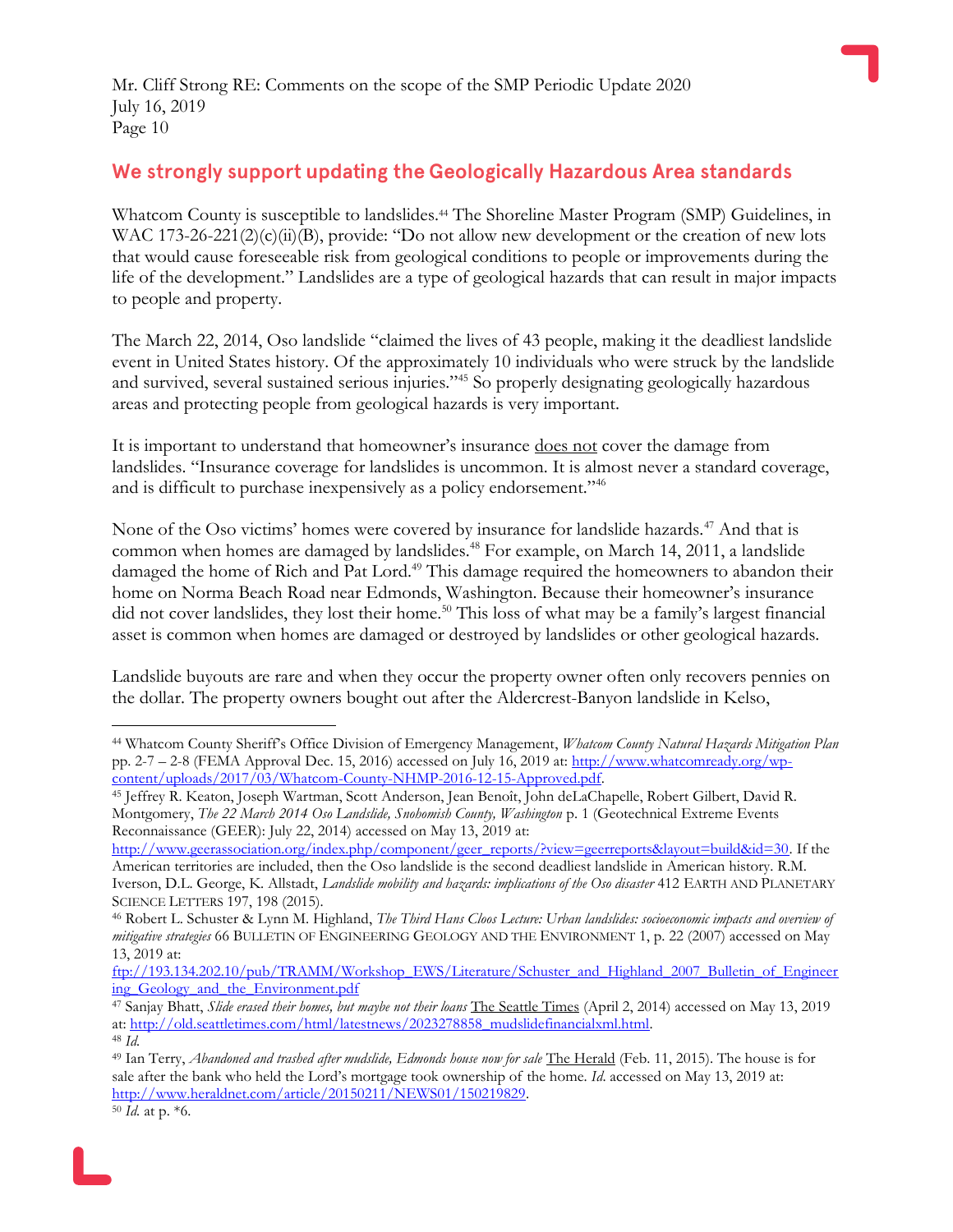Washington destroyed their homes received 30 cents on the dollar.<sup>51</sup> This underlines why preventing development in geologically hazardous areas is just plain ordinary consumer protection.

#### We strongly support designating the landslide deposits, scarps and flanks, and areas with susceptibility to deep and shallow landslides as geologically hazardous area

Futurewise strongly supports designating the landslide deposits, scarps and flanks, and areas with susceptibility to deep and shallow landslides as geologically hazardous areas. This will better protect people and property.

Landslides are capable of damaging commercial, residential, or industrial development at both the tops and toes slopes due to the earth sliding and other geological events.<sup>52</sup> So the areas at the top, toe, and sides of the slope are geological hazards. We recommend these areas be designated as landslide hazards.

#### Require the review of geologically hazardous areas capable of harming buildings or occupants on a development site

We recommend that the regulations require review of any landslide capable of damaging the proposed development. Geological hazards, such as landslides are capable of damaging property outside the hazard itself. The 2014 Oso slide ran out for over a mile (5,500 feet) even through the slope height was 600 feet.<sup>53</sup> A 2006 landslide at Oso traveled over 300 feet.<sup>54</sup> Recent research shows that long runout landslides are more common than had been realized.<sup>55</sup> This research documents that over the past 2000 years, the average landslide frequency of long runout landsides in the area near the Oso landslide is one landslide every 140 years.<sup>56</sup> The landslides ran out from 787 feet to the

<sup>51</sup> Isabelle Sarikhan, *Sliding Thought Blog, Washington's Landslide Blog* Landslide of the Week – Aldercrest Banyon Landslide July 29, 2009 accessed on May 13, 2019 at: [https://slidingthought.wordpress.com/2009/07/29/landslide-of-the-week](https://slidingthought.wordpress.com/2009/07/29/landslide-of-the-week-aldercrest-banyon-landslide/)[aldercrest-banyon-landslide/](https://slidingthought.wordpress.com/2009/07/29/landslide-of-the-week-aldercrest-banyon-landslide/)

<sup>52</sup> Jeffrey R. Keaton, Joseph Wartman, Scott Anderson, Jean Benoît, John deLaChapelle, Robert Gilbert, David R. Montgomery, *The 22 March 2014 Oso Landslide, Snohomish County, Washington* p. 1 & p. 68 (Geotechnical Extreme Events Reconnaissance (GEER): July 22, 2014).

<sup>53</sup> Jeffrey R. Keaton, Joseph Wartman, Scott Anderson, Jean Benoît, John deLaChapelle, Robert Gilbert, David R. Montgomery, *The 22 March 2014 Oso Landslide, Snohomish County, Washington* p. 56 & p. 144 (Geotechnical Extreme Events Reconnaissance (GEER): July 22, 2014).

<sup>54</sup> *Id.* at p. 1.

<sup>55</sup> Sean R. LaHusen, Alison R. Duvall, Adam M. Booth, and David R. Montgomery, *Surface roughness dating of long-runout landslides near Oso, Washington (USA), reveals persistent postglacial hillslope instability* GEOLOGY pp. \*2 – 3, published online on 22 December 2015 as doi:10.1130/G37267.1; Geological Society of America (GSA) Data Repository 2016029, *Data repository for: Surface roughness dating of long-runout landslides near Oso, WA reveals persistent postglacial hillslope instability* p. 4 both enclosed in a separate email. Geology is a peer-reviewed scientific journal. Geology – Prep webpage accessed on Jan. 23, 2018 at:<http://www.geosociety.org/GSA/Publications/Journals/Geology/GSA/Pubs/geology/home.aspx#overview> and enclosed in a separate email.

<sup>56</sup> Sean R. LaHusen, Alison R. Duvall, Adam M. Booth, and David R. Montgomery, *Surface roughness dating of long-runout landslides near Oso, Washington (USA), reveals persistent postglacial hillslope instability* GEOLOGY p. \*2, published online on 22 December 2015 as doi:10.1130/G37267.1.